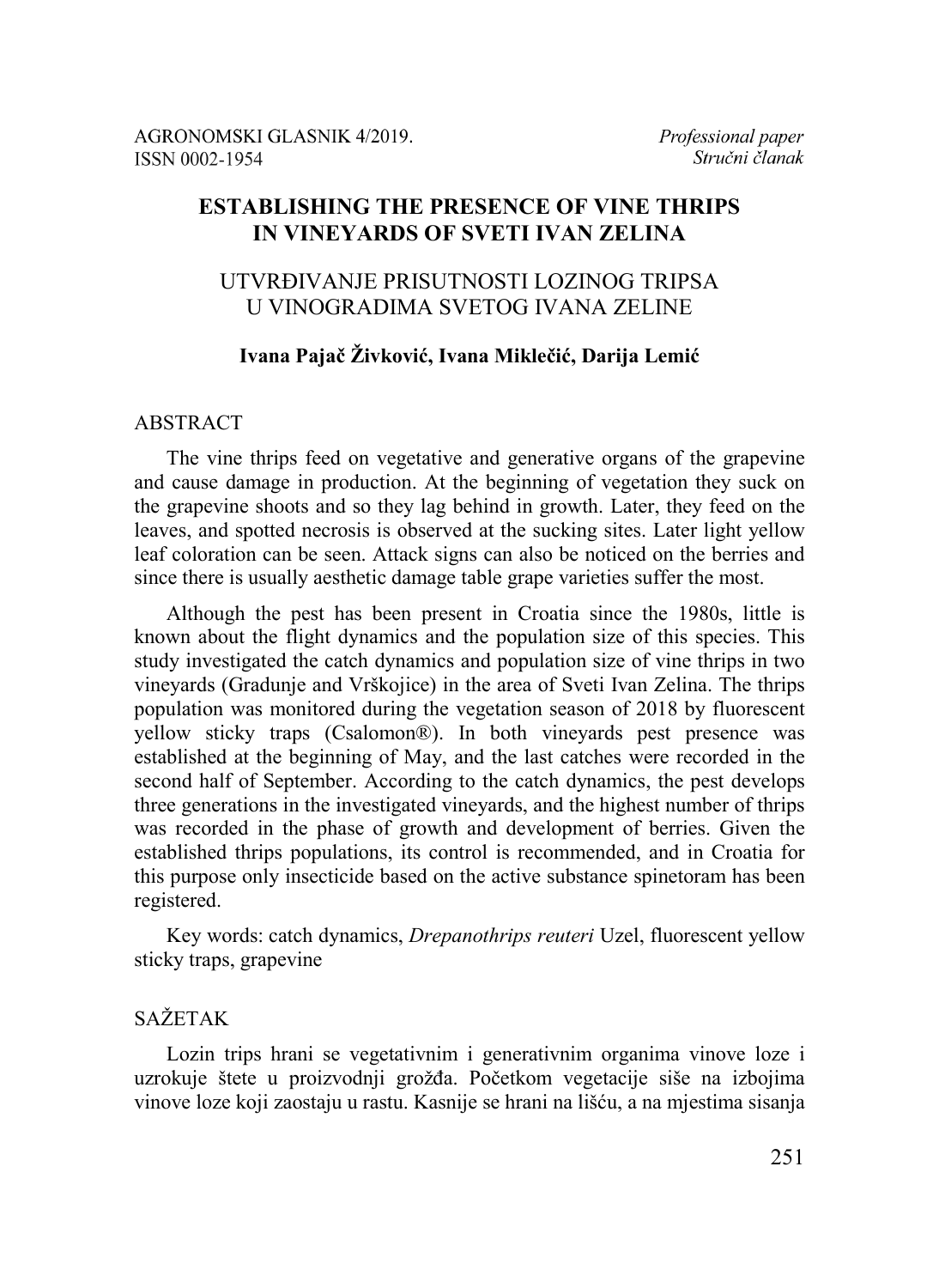uočavaju se točkaste nekroze, te list poprima svjetložutu boju. Štete se mogu uočiti i na bobicama, a najviše stradavaju stolne sorte jer su oštećenja estetske prirode. Iako je štetnik prisutan u Hrvatskoj od 1980-ih malo se zna o dinamici leta i brojnosti populacije ove vrste. U radu se istražuje dinamika ulova i veličina populacije lozinog tripsa u dva vinograda (Gradunje i Vrškojice) na području Svetog Ivana Zeline. Populacija štetnika praćena je tijekom vegetacijske sezone u 2018. godini florescentno žutim ljepljivim pločama (Csalomon®). U oba vinograda prisutnost štetnika utvrđena je početkom svibnja, a posljednje jedinke ulovljene su u drugoj polovici rujna. Prema dinamici ulova štetnik u istraživanim vinogradima razvija tri generacije, a najveća brojnost zabilježena je u fazi razvoja i sazrijevanja bobica. S obzirom na utvrđenu brojnost populacije tripsa preporuča se njegovo suzbijanje, a u Hrvatskoj je u tu svrhu registriran jedino pripravak na bazi aktivne tvari spinetoram.

Ključne riječi: dinamika ulova, *Drepanothrips reuteri* Uzel, florescentno žute ljepljive ploče, vinova loza

# INTRODUCTION

*Drepanothrips reuteri* Uzel, 1895 is a polyphagous pest which feeds on deciduous trees and fruits (Jenser et al. 2010). In agronomy, it is a pest which causes damage on vegetative and generative organs of the grapevine (Ciglar and Žužić 1990). According to Mound, 1997 (cit. Marullo 2009) vine thrips originally fed on species in the genus *Quercus*, but due to evolutionary changes it changed feeding habits, and started feeding on vine and other cultivated plant species. Vine thrips initially thrived on the riverbank grape (*Vitis riparia* Michx.), as well as their crossbreeds, and from the riverbank grape they spread to noble varieties of European grapevine (Ciglar and Žužić 1990; Maceljski et al. 2006).

Vine thrips was observed for the first time in 1926 in North America, in California (Winkler et al. 1974) and Bailey (1942) was the first to describe the species. Nowadays, the pest is present in many European countries and in the last decades its damage on the shoots and grapes increased (Jenser et al. 2010). In Croatia, this species was observed for the first time in the vineyards in the area surrounding Poreč during the 1980s, and later on its presence was determined in the vineyards of the Zadar region and the area of continental Croatia (Jastrebarsko, Voloder, Vukovar and others) (Ciglar and Žužić 1990).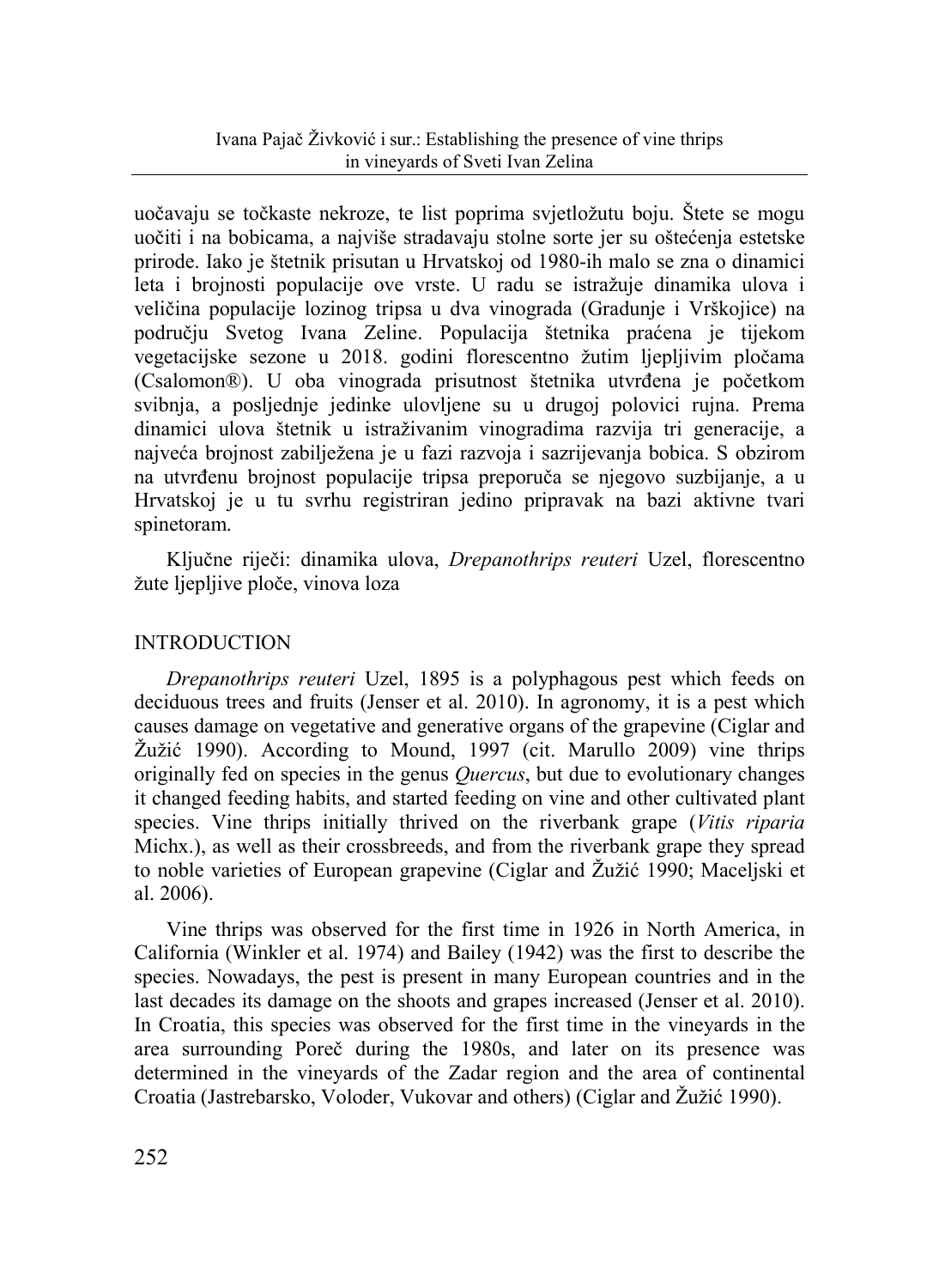Vine thrips is a very small insect, measuring less than 1 mm, with a lightyellow body color and with red eyes (Ciglar and Žužić, 1990; Maceljski et al., 2006). The biggest damage is caused by grown females that overwinter under the vine bark and that in the spring, during early vegetation, attack early fruits of the grapevine (Jenser et al. 2010). The damage manifests as necrotic spots on the leaf blade, the petiole, and the berries (Ciglar and Žužić 1990). The pest especially lingers on the top leaves which assume the light yellow colour and are different in shape (Yokoyama 1977; Ciglar and Žužić 1990). On the already formed berries, vine thrips leave behind ring shaped or linear shaped red stains (Roditakis and Roditakis 2007).

Damage from vine thrips is significant in those vineyards in which table grapes varieties dominate. There, one can also find visible signs of damage on up to 50% of berries (Bailey 1942). On berries, there is usually aesthetic damage (Skinkis et al. 2017), which reduces the market value of grapevine and limits international trade due to danger from the spread of the pest (Özsemerci et al. 2011).

In Hungary, vine thrips grow three to four generations a year that overlap (Jenser et al. 2010). According to Ciglar and Žužić (1990) in Croatia pest can develop one to three generations a year. The biggest abundance of this species in Romania was found in the flowering phenophase of the grapevine (Vasiliu-Oromulu et al. 2009). In the phenophase of the growth and maturation of the berries, the number of the species is reduced, and during the full maturation of the berries, the pest no longer appears (Vasiliu-Oromulu et al. 2009).

During the vegetative season vine thrips are mostly attracted to fluorescent yellow sticky traps which, apart from determining the pest presence, also serve as a reliable method of the flight dynamics monitoring (Jenser et al. 2010). The catch efficiency of the mentioned traps is also recorded in conditions of reduced population density of vine thrips (Addante et al. 1995).

According to Ciglar (1998) pest control is carried out depending on the size of the population at the beginning of vegetation season and for this purpose only one insecticide based on the active substance spinetoram is licensed.

Since the vine thrips population has never been explored in Croatia the aim of research was to determine flight dynamics and link its seasonal occurrence with developmental phases of grape vine.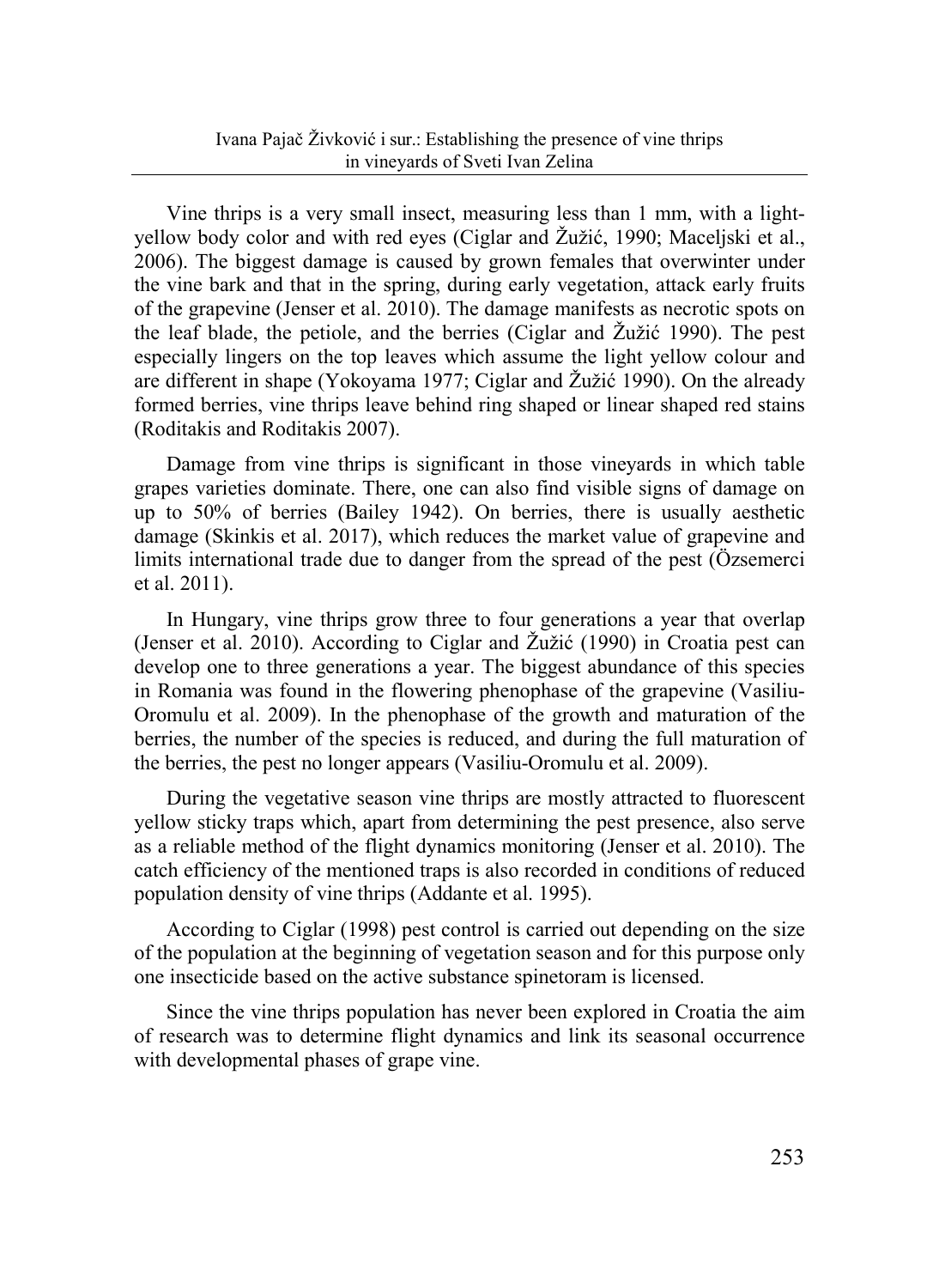## MATERIALS AND METHODS

#### Study area

The study was conducted in two vineyards situated in northwestern part of Croatia (Zagreb County). The vineyards (Gradunje and Vrškojice) are 1000 m apart and are located in the area of Sveti Ivan Zelina (45°57'34.64''N, 16°14'35.02''E). Research area is in the Prigorje - Bilogora subregion. The climate of this vine growing area is moderately continental, with an average annual air temperature of 10-12 °C. The lowest average air temperature is recorded in January and the highest in July. The average annual precipitation varies between 800 and 1000 mm (CMS, 2018) and this climate favors the development of the vine. At experimental sites chemical treatments (insecticides and fungicides) were applied by standard IPM principles several times in the season to control vine moths and fungal diseases. Weeds were managed by mulching treatments between rows, and vegetation in the row was not treated with herbicides

## Thrips sampling and identification

The thrips population was monitored by Szz fluorescent yellow sticky traps produced by the Hungarian company Csalomon®. The sticky traps contained dimensions of 16 x 10 cm, and their total sticky surface spread on approximately 320 cm². In the middle of every vineyard, there was one trap attached to the galvanised wire at the height of 180 cm. The monitoring of the vine thrips started on the  $1<sup>st</sup>$  of April and lasted until the  $22<sup>nd</sup>$  of September 2018. The traps were examined on a weekly basis, and the caught thrips were washed with the gasoline used for cleaning. Then, they were conserved until the identification in glass tubes containing AGA solution (10 units of 60  $\%$  ethylalcohol, 1 unit of glycerol and 1unit of glacial acetic acid).

Collected thrips specimens were slide mounted in Canada balsam according to the standard method (Mound and Kibby, 1998) and examined using an Olympus BX 51 microscope, equipped with a DP 25 Digital Camera. Thrips were identified to the species level based on microscopic morphological characters by using identification key Zur Strassen (2003) at the laboratory of the Center for Plant Protection of the Croatian Agency for Agriculture and Food.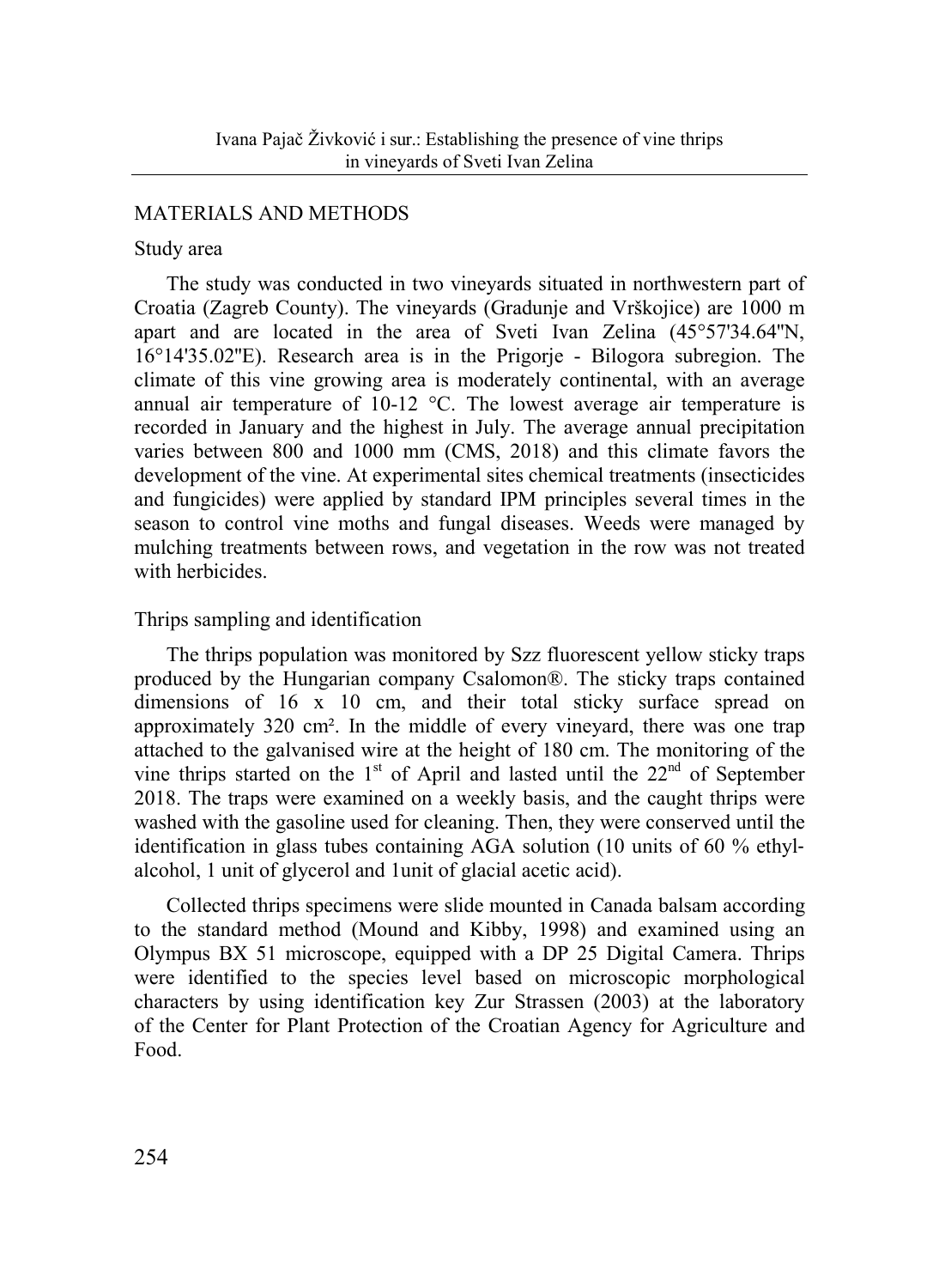#### RESULTS AND DISCUSSION

In the vineyards Gradunje and Vrškojice the first catch of vine thrips was documented on the  $5<sup>th</sup>$  of May 2018 (Gradunje 72, Vrškojice 49 specimens) (Fig. 1.). In subsequent examinations, the pest populations abundance was on the rise, and on the  $26<sup>th</sup>$  of May 2018, the first peak of populations (Gradunje 226, Vrškojice 251) was recorded. Following the  $2<sup>nd</sup>$  of June 2018, a slight drop in populations was recorded (Gradunje 176, Vrškojice 153). Another slight rise during the examination on the  $23<sup>rd</sup>$  of June 2018 was recorded (Gradunje 263, Vrškojice 249) and on the 9<sup>th</sup> of July 2018, a sudden drop in the pest population was observed which lasted until the end of July (Fig. 1.). The second pest population peak was recorded on the  $4<sup>th</sup>$  of August, 2018 (Gradunje 314, Vrškojice 406), but already upon the next examination (the  $11<sup>th</sup>$  of August, 2018), a sudden drop in their number was visible (Fig. 1.). The third peak of populations was observed on the  $25<sup>th</sup>$  of August 2018 (Gradunje 201, Vrškojice 220) with gradual drop until the end of September (Fig. 1.).



*Fig. 1 Catch dynamics of vine thrips in vineyards Gradunje and Vrškojice during the monitoring period in 2018*

*Slika 1. Dinamika ulova lozinog tripsa u vinogradima Gradunje i Vrškojice tijekom perioda praćenja u 2018. godini*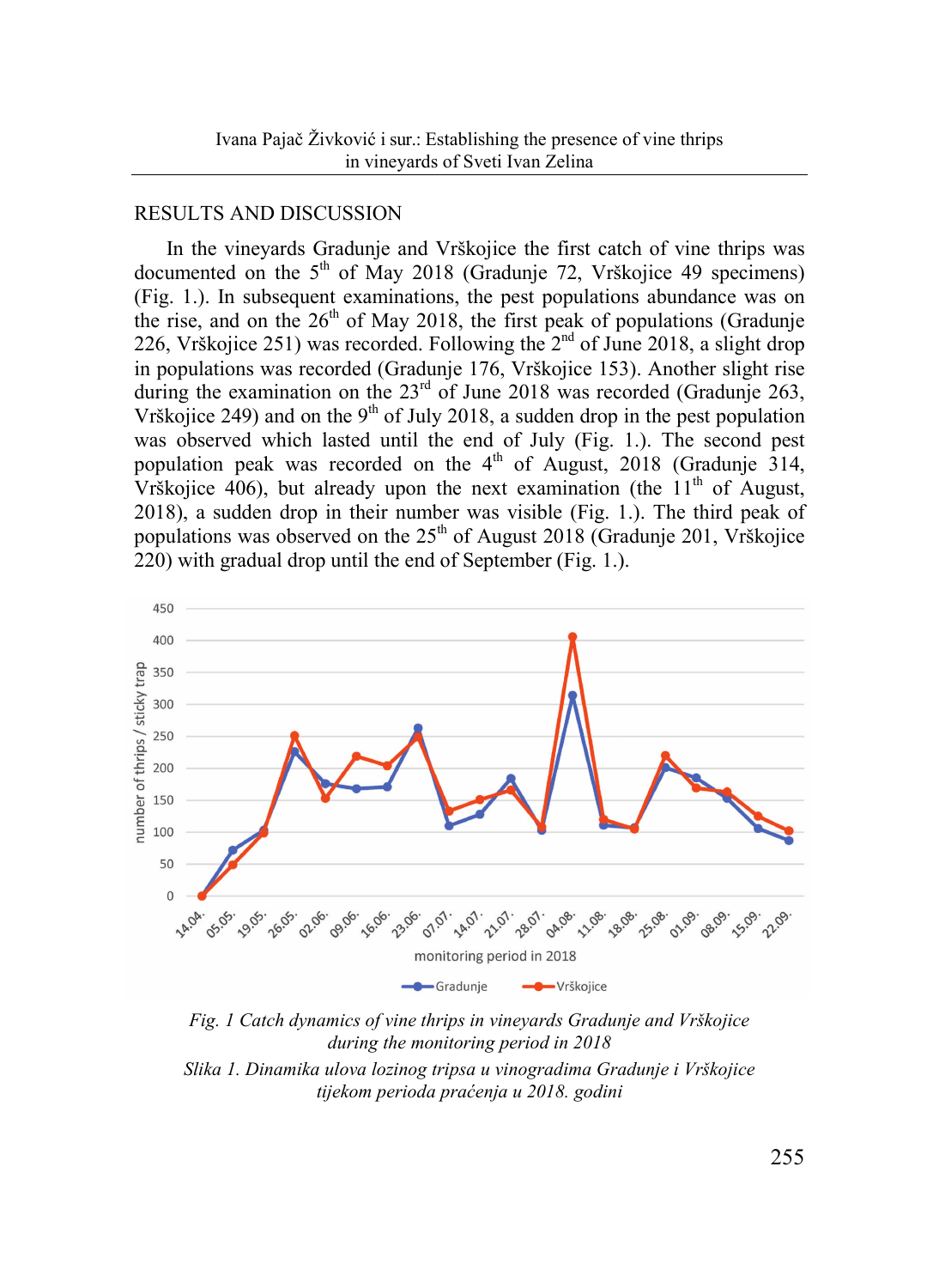Research in Hungary (Jenser et al. 2010) has shown that, depending on the vegetative season, the vine thrips population that overwintered was present in the vineyard from the middle of April until the middle of May, which corresponds with this research, in which the first pest population that overwintered was identified at the beginning of May. Since the pest population dynamics have not been researched in Croatia yet, on the basis of data gathered by this research vine thrips develops three generations per year, and the population number is closely connected with the phases of the grapevine growth (Vasiliu-Oromulu et al. 2009; Özsemerci et al. 2011).

In Table 1, the total catches of vine thrips in the vineyards concerning the documented phases of grapevine growth are shown. During the phases of budding, growth and development of the vegetation the lowest population number was observed while the highest number was recorded in the phase of the growth and development of the berries (Table 1).

**Table 1 Vine thrips catches concerning developmental phases of grape vine during the investigation period in 2018 in the vineyards of Sveti Ivan Zelina**

| Developmental phases of grape vine<br>during the reviewing period in 2018       | thrips caught / vineyard |           |
|---------------------------------------------------------------------------------|--------------------------|-----------|
|                                                                                 | Gradunje                 | Vrškojice |
| budding, growth and development of the vegetation<br>$(1st$ April - $19th$ May) | 175                      | 148       |
| flowering and fertilisation<br>$(20^{th}$ May - $2^{nd}$ June)                  | 402                      | 404       |
| growth and development of berries<br>$(3rd$ June - $18th$ August)               | 1659                     | 1861      |
| grapes maturation<br>$(19th$ August – 22 <sup>nd</sup> September)               | 732                      | 779       |
| vine thrips caught in total                                                     | 2968                     | 3192      |

**Tablica 1. Ulovi lozinog tripsa u odnosu na razvojne faze vinove loze tijekom istraživanog razdoblja 2018. godine u vinogradima Svetog Ivana Zeline**

In general, the total population abundance in investigated vineyards was similar and during the investigation period altogether 6160 adult specimens of vine thrips were identified (Table 1).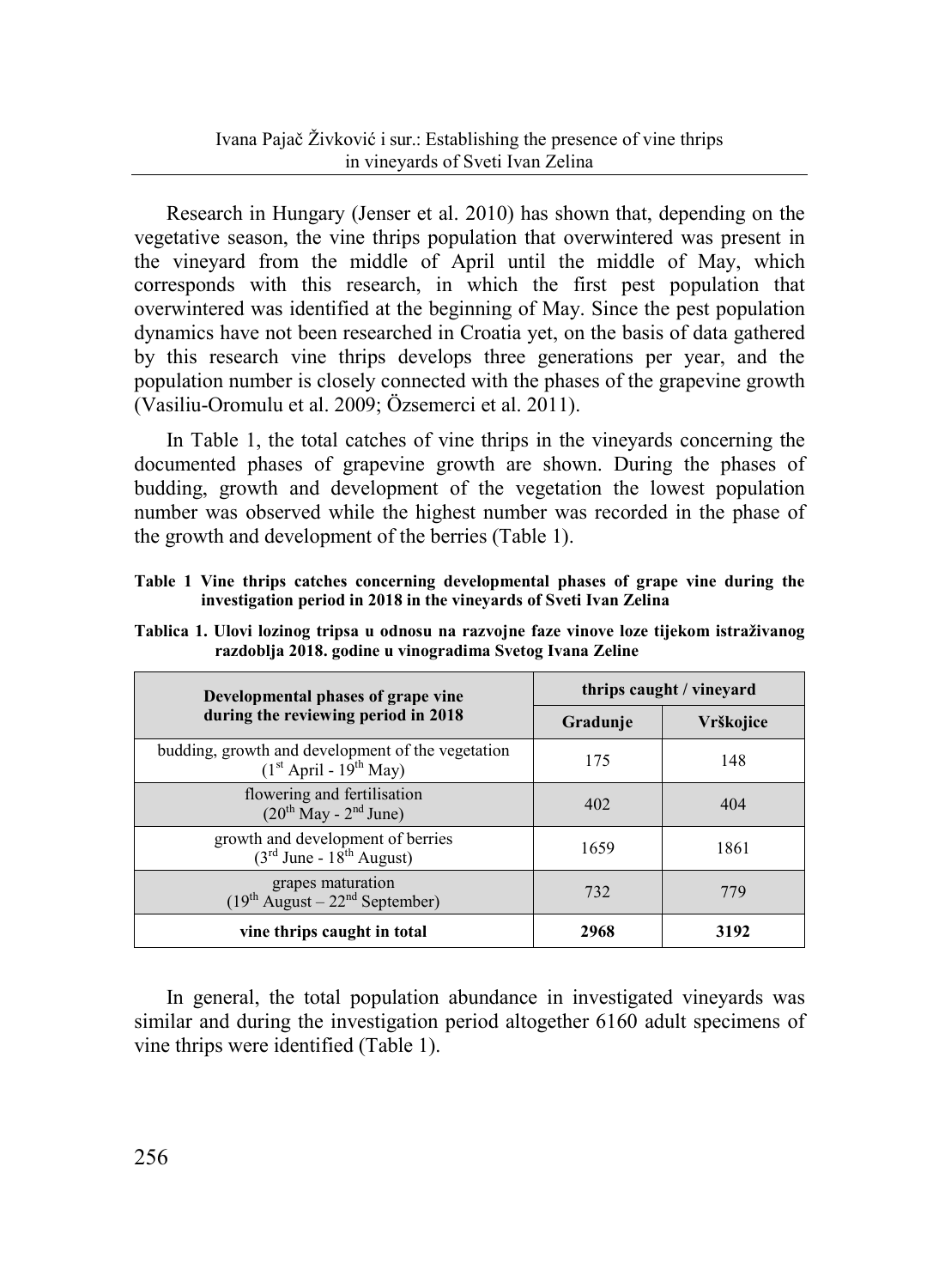According to similar research on this pest (McNally et al. 1985; Marullo, 2009, Vasiliu-Oromulu et al. 2009; Özsemerci et al. 2011), vine thrips occur in vineyards during the phases of budding, growth and development of the vegetation, flowering and fertilisation, growth and development of berries, and grapes maturation, which has also been corroborated by the results of this research. Concerning different microclimatic conditions of the grapevine growth, the population dynamics and the pest number differ in various European countries. Research on the vine thrips flight dynamics in Romania has shown that the pest population proves to be highest in the phase of the flowering of the grapevine (end of May and beginning of June). In subsequent developmental phases, that is, during the growth and development of berries (from the first half of June until the beginning of July), the number of pest samples is reduced, and in the phase of grapes maturation (beginning of August), vine thrips no longer appear (Vasiliu-Oromulu et al. 2009). Similar studies on the vine thrips population in Hungary have shown that the pest population significantly increased in the month of July and reached its maximum by the middle of August (unpublished research results). Results of this study show a similar tendency of population growth. Vine thrips populations in the vineyards of Sveti Ivan Zelina in the phenophase of growth and development of berries (by the middle of August) reached their maximum and the catch dynamics of the species in the subsequent periods gradually dropped by the end of the study period (Table 1).

The pest population determined by this research during the phase of flowering and the subsequent phase of growth and development could cause damage during the formation of berries in both vineyards, therefore, it would be advisable to carry out pest control measures at the beginning of vegetation.

## **CONCLUSIONS**

The catch dynamics of the vine thrips population was determined by fluorescent yellow sticky traps in researched vineyards (Gradunje and Vrškojice) in the area of Sveti Ivan Zelina. During the vegetation season of 2018 three pest generations were observed in both vineyards. In general, the catch dynamics of vine thrips varied during the monitoring period depending on vine growth stages and the highest number of pest population was recorded in the phases of growth and development of berries posing a threat to grapevine cultivation, so control measures need to be applied and for this purpose insecticide based on the active substance spinetoram is licensed.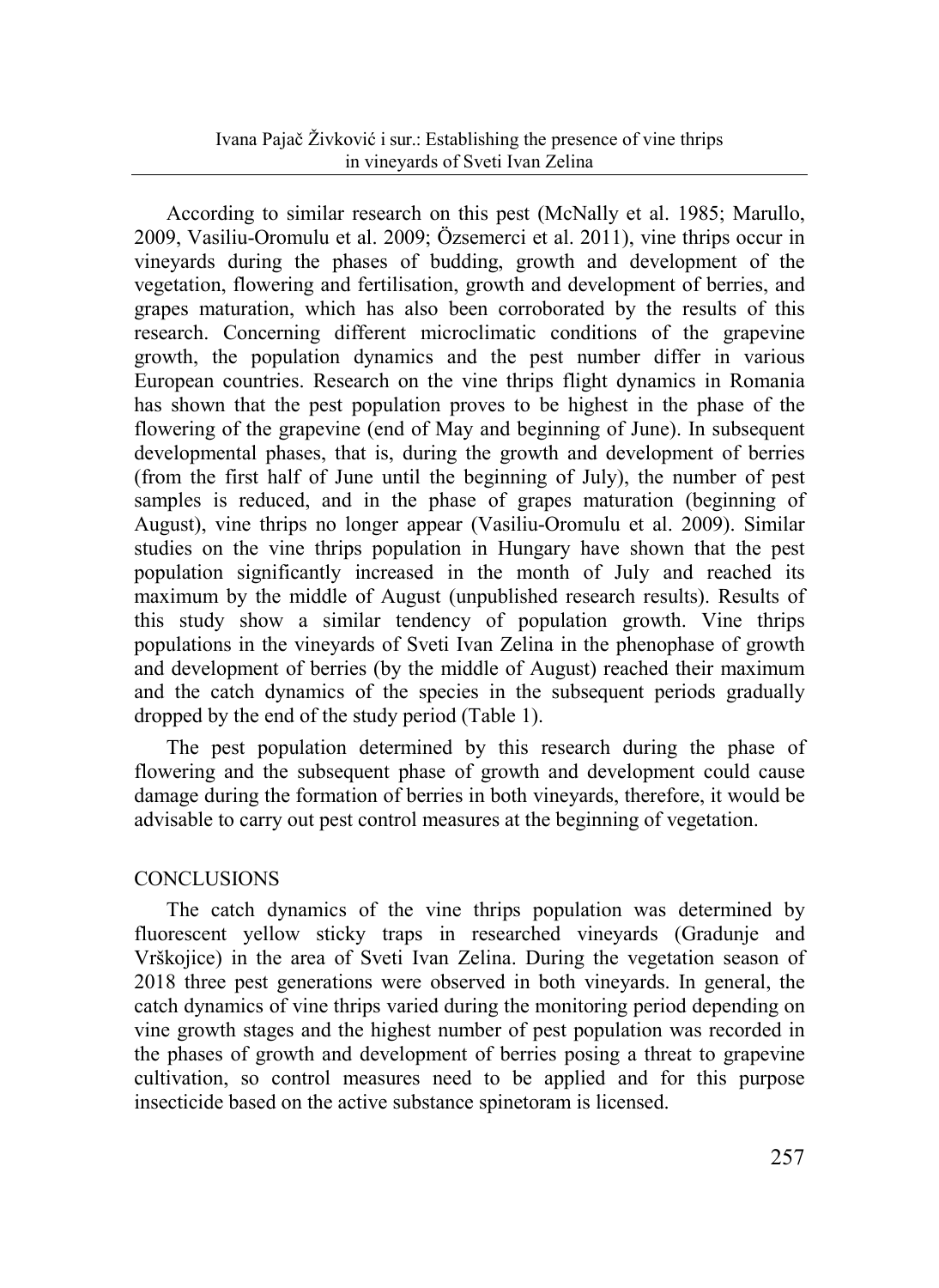#### **REFERENCES**

- 1. Addante R, De Corato U, Moleas T. (1995): Osservazioni su *Drepanothrips reuteri* e *Thrips tabaci* (Thysanoptera: Thripidae) su vite in Puglia. La Difesa delle Piante. 18(4): 283-290.
- 2. Bailey SF. (1942): The grape or vine thrips, *Drepanothrips reuteri*. Journal of Economic Entomology. 35(3): 382-386. doi: http://dx.doi.org/10.1093/jee/35.3.382
- 3. Ciglar I, Žužić I. (1990): Lozin trips-*Drepanothrips reuteri* Uzel sve češći štetnik u vinogradima. Glasnik zaštite bilja. 12: 422-423.
- 4. Ciglar I. (1998): Integrirana zaštita voćnjaka i vinograda. Zrinski d.d., Čakovec, pp. 237.
- 5. CMS, Croatian Meteorological Society (2018): Available at: http://www.meteohmd.hr/hr/aktualnosti/meteoroloska-postaja-krapina,103.html. Assesed on 20 June (2018).
- 6. Jenser G, Szita E, Szenasi A, Vörös G, Toth M. (2010): Monitoring the Population of Vine Thrips (*Drepanothrips reuteri Uzel*) (Thysanoptera: Thripidae) by Using Fluorescent Yellow Sticky Traps. Acta Phytopathologica et Entomologica Hungarica. 45(2): 329-335. doi: https://doi.org/10.1556/APhyt.45.2010.2.10
- 7. Maceljski M, Cvjetković B, Ostojić Z, Barić B. (2006): Štetočinje vinove loze. Zrinski d.d., Čakovec, pp. 207-259.
- 8. Marullo R. (2009): Host-plant ranges and pest potential: habits of some thrips species in areas of southern Italy. Bulletin of Insectology. 62(2): 253-255.
- 9. McNally PS, Fogg C, Flynn J, Horenstein J. (1985): Effects of Thrips (Thysanoptera: Thripidae) on Shoot Growth and Berry Maturity of 'Chenin Blanc' Grapes. Journal of Economic Entomology 78(1): 69-72. doi: http://dx.doi.org/10.1093/jee/78.1.69
- 10. Mound LA, Kibby G. (1998): Thysanoptera: An Identification Guide. 2nd Ed. CABI, Oxford and New York, pp. 70.
- 11. Roditakis E, Roditakis NE. (2007): Assessment of the damage potential of three thrips species on white variety table grapes – In vitro experiments. Crop Protection 26: 476-483. doi: http://dx.doi.org/10.1016/j.cropro.2006.04.020
- 12. Skinkis P, Walton V, DeFrancesco J, Edmunds B, Bell N. (2017): Grape Pests. PNW Insect Menagement Handbook, pp. 140-141.
- 13. Vasiliu-Oromulu L, Barbuceanu D, Ion S. (2009): The ecological study of Thrips populations in a Southern Romanian vineyard (Insecta: Thysanoptera). Acta entomologica Serbica. 14(1): 1-11.